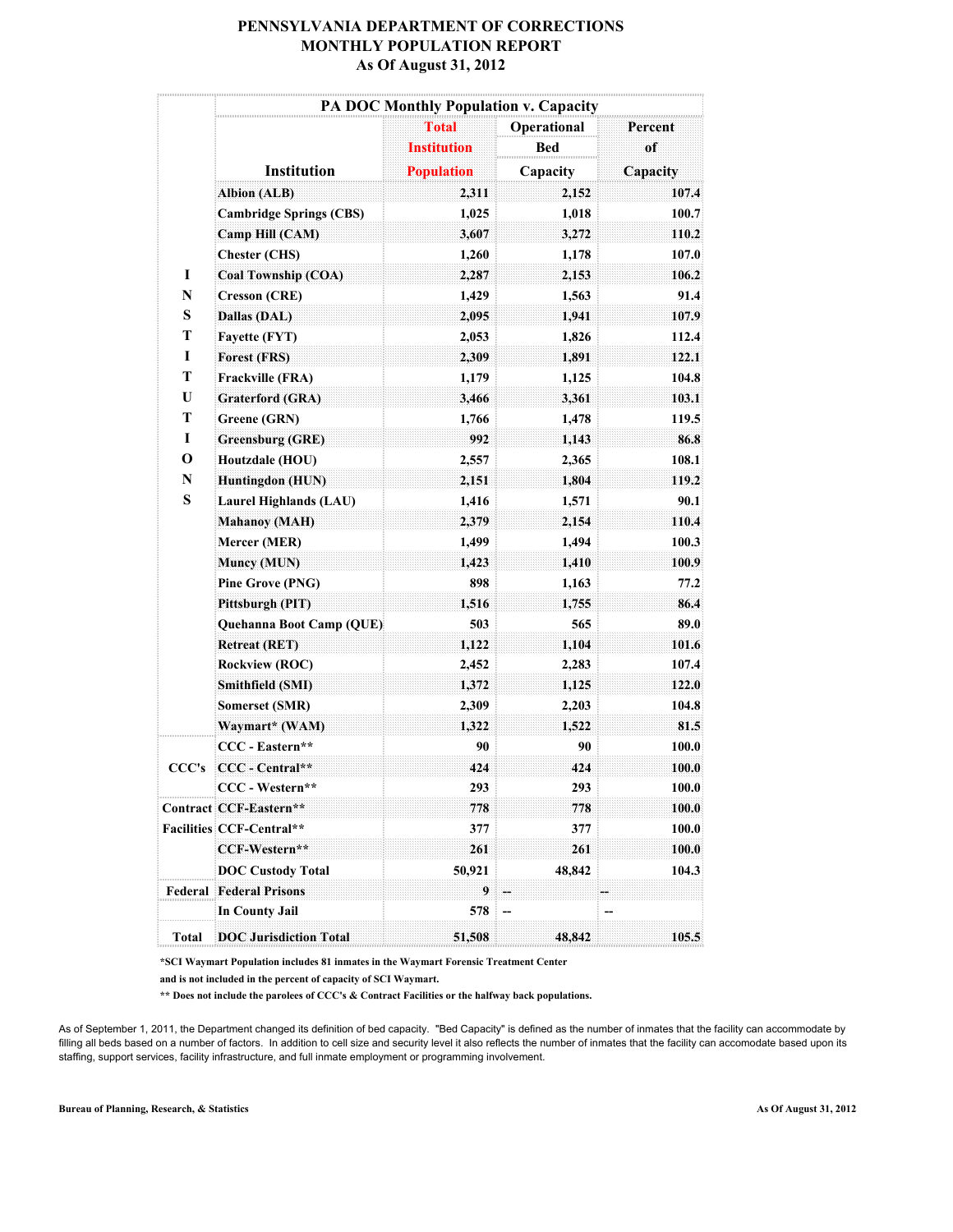#### **Physically Present Population Breakdown**

|                               |            |                         | <b>Restricted Restricted Mental</b> |                  | Thera. |                                  | Sec. Spec. Diagnostic          | <b>Special</b> |                         | <b>DOC</b>           |
|-------------------------------|------------|-------------------------|-------------------------------------|------------------|--------|----------------------------------|--------------------------------|----------------|-------------------------|----------------------|
|                               | General    | Housing                 | Housing                             | Health           |        |                                  | Comm. Need Unit Classification | <b>Needs</b>   |                         | <b>Physically</b>    |
| Institution                   | Population | AC                      | DC                                  | <b>Units</b>     | TC     | <b>SSNU</b>                      | Unit                           | Unit           | <b>Infirmary</b>        | <b>Present Total</b> |
| <b>ALB</b>                    | 2,019      | 18                      | 83                                  | $\boldsymbol{0}$ | 54     | $\boldsymbol{0}$                 | $\bf{0}$                       | 105            | 12                      | 2,291                |
| <b>CBS</b>                    | 898        | 6                       | 10                                  | $\mathbf{0}$     | 99     | $\mathbf{0}$                     | 1                              | $\bf{0}$       | $\overline{\mathbf{5}}$ | 1,019                |
| CAM                           | 1,059      | 92                      | 70                                  | $\mathbf{0}$     |        | $\mathbf{0}$<br>$\boldsymbol{2}$ | 2178                           | 99             | 16                      | 3,516                |
| <b>CHS</b>                    | 721        | $\mathbf{3}$            | 30                                  | $\mathbf{0}$     | 481    | $\bf{0}$                         | $\mathbf{0}$                   | $\mathbf{0}$   | 14                      | 1,249                |
| <b>COA</b>                    | 1,962      | 29                      | 85                                  | $\bf{0}$         | 60     | $\mathbf{0}$                     | $\boldsymbol{0}$               | 96             | $ \mathbf{11} $         | 2,243                |
| <b>CRE</b>                    | 989        | 35                      | 55                                  | 10 <sup>1</sup>  | 194    | 20                               | $\mathbf{0}$                   | 111            | 6                       | 1,420                |
| <b>DAL</b>                    | 1,795      | 28                      | 66                                  | $\boldsymbol{0}$ | 106    | 78                               | $\boldsymbol{0}$               | $\bf{0}$       | 14                      | 2,087                |
| <b>FYT</b>                    | 1,680      | 86                      | 92                                  | $\mathbf{0}$     | 100    | $\bf{0}$                         | $\mathbf{0}$                   | 69             | 11                      | 2,038                |
| <b>FRS</b>                    | 1,970      | 25                      | 109                                 | $\bf{0}$         | 63     | 0                                | $\boldsymbol{0}$               | 104            | 15                      | 2,286                |
| <b>FRA</b>                    | 975        | 32                      | 50                                  | $\mathbf{0}$     | 50     | 6                                | $\bf{0}$                       | 56             | $\mathbf{0}$            | 1,169                |
| <b>GRA</b>                    | 2,232      | 15                      | 33                                  | 18               | 72     | 14                               | 994                            | ${\bf 10}$     | 12                      | 3,400                |
| <b>GRN</b>                    | 1,433      | 203                     | 96                                  | $\mathbf{0}$     |        | $\bf{0}$<br>$\bf{0}$             | $\bf{0}$                       | $\mathbf{0}$   | 9 <sup>1</sup>          | 1,741                |
| <b>GRE</b>                    | 869        | 24                      | 15                                  | $\mathbf{0}$     | 50     | $\boldsymbol{0}$                 | $\bf{0}$                       | 29             | $\mathbf{0}$            | 987                  |
| HOU                           | 2,175      | $\bf 27$                | 114                                 | $\mathbf{0}$     | 100    | $\bf{0}$                         | $\mathbf{0}$                   | 116            | 9                       | 2,541                |
| <b>HUN</b>                    | 1,839      | 36                      | 85                                  | $\mathbf{0}$     | 39     | 0                                | $\bf{0}$                       | 139            | $\bm{0}$                | 2,138                |
| LAU                           | 1,083      | 14                      | 17                                  | $\mathbf{0}$     |        | $\bf{0}$<br>$\bf{0}$             | $\mathbf{0}$                   | $\mathbf{0}$   | 286                     | 1,400                |
| <b>MAH</b>                    | 2,083      | 53                      | 55                                  | $\boldsymbol{0}$ | 60     | 0                                | $\mathbf{0}$                   | 114            | 9                       | 2,374                |
| <b>MER</b>                    | 1,420      | 21                      | 14                                  | $\mathbf{0}$     | 31     | $\bf{0}$                         | $\bf{0}$                       | $\mathbf{0}$   | $\mathbf{3}$            | 1,489                |
| <b>MUN</b>                    | 879        | 11                      | 66                                  | 11               | 129    | $\boldsymbol{0}$                 | 222                            | 66             | 17                      | 1,401                |
| PNG                           | 794        | 29                      | 66                                  | $\mathbf{0}$     |        | $\boldsymbol{0}$<br>$\bf{0}$     | $\bf{0}$                       | $\bf{0}$       | $\mathbf{0}$            | 889                  |
| <b>PIT</b>                    | 1,045      | 40                      | 21                                  | $\mathbf{0}$     | 270    | 27                               | 33                             | 44             | 14                      | 1,494                |
| QUE                           | 503        | $\bf{0}$                | $\bf{0}$                            | $\mathbf{0}$     |        | $\bf{0}$<br>$\bf{0}$             | $\mathbf{0}$                   | $\mathbf{0}$   | $\mathbf{0}$            | 503                  |
| <b>RET</b>                    | 1,030      | $\overline{\mathbf{5}}$ | 25                                  | $\bf{0}$         | 21     | 7                                | $\boldsymbol{0}$               | 25             | 0                       | 1,113                |
| ROC                           | 2,114      | 61                      | 82                                  | 15               | 62     | $\bf{0}$                         | $\mathbf{0}$                   | 93             | 10                      | 2,437                |
| <b>SMI</b>                    | 1,135      | 37                      | 67                                  | $\mathbf{0}$     | 56     | 14                               | $\boldsymbol{0}$               | 49             | 8.                      | 1,366                |
| <b>SMR</b>                    | 2,019      | 33                      | 88                                  | $\mathbf{0}$     | 50     | $\bf{0}$                         | $\bf{0}$                       | 83             | 10                      | 2,283                |
| <b>WAM</b>                    | 1,116      | 17                      | 22                                  | 82               | 75     | $\boldsymbol{\theta}$            | $\boldsymbol{0}$               | $\bf{0}$       | 8                       | 1,320                |
| CCC - Eastern**               | 90         |                         |                                     |                  |        |                                  |                                |                |                         | 90                   |
| CCC - Central**               | 424        |                         |                                     |                  |        |                                  |                                |                |                         | 424                  |
| CCC - Western**               | 293        |                         |                                     | --               |        |                                  | --                             |                |                         | 293                  |
| CCF-Eastern**                 | 778        | ÷                       |                                     |                  |        |                                  |                                |                |                         | 778                  |
| CCF-Central**                 | 377        |                         |                                     |                  |        |                                  |                                |                |                         | 377                  |
| CCF-Western**                 | 261        |                         |                                     |                  |        |                                  |                                |                |                         | 261                  |
| <b>DOC Custody Total</b>      | 40,060     | 980                     | 1,516                               | 136              | 2,222  | 168                              | 3,428                          | 1,408          | 499                     | 50,417               |
| <b>Federal Prisons</b>        |            | m                       |                                     |                  |        |                                  |                                |                |                         |                      |
| <b>In County Jail</b>         |            |                         |                                     |                  |        |                                  |                                |                |                         |                      |
| <b>DOC Jurisdiction Total</b> | 40,060     | 980                     | 1,516                               | 136              | 2,222  | 168                              | 3,428                          | 1,408          | 499                     | 50,417               |

**\*SCI Waymart Population includes 81 inmates in the Waymart Forensic Treatment Center**

**\*\* Does not include the parolees of CCC's & Contract Facilities or the halfway back populations.**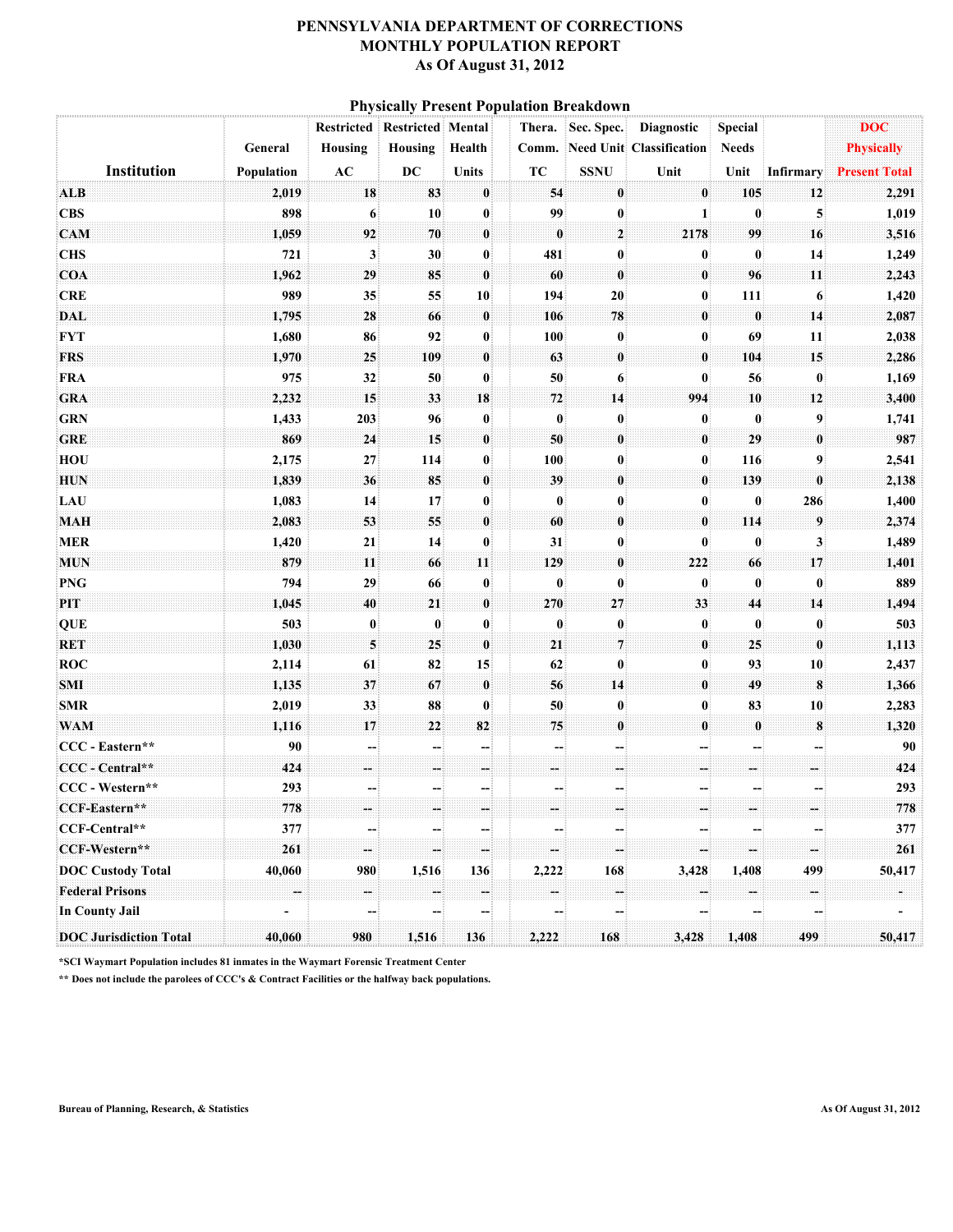|                               | <b>PA DOC Monthly Population Summary</b>                |                         |                                           |                                                         |                        |  |
|-------------------------------|---------------------------------------------------------|-------------------------|-------------------------------------------|---------------------------------------------------------|------------------------|--|
| Institution                   | <b>DOC</b><br><b>Physically</b><br><b>Present Total</b> | In<br>Local<br>Hospital | Authorized<br><b>Temporary</b><br>Absence | <b>Total</b><br><b>Institution</b><br><b>Population</b> | In<br>County<br>Prison |  |
| <b>ALB</b>                    | 2,291                                                   | $\mathbf{0}$            | 20                                        | 2,311                                                   | $\bm{0}$               |  |
| <b>CBS</b>                    | 1,019                                                   | $\mathbf{1}$            | 5.                                        | 1,025                                                   | $\boldsymbol{0}$       |  |
| <b>CAM</b>                    | 3,516                                                   | $\mathbf{2}$            | 89                                        | 3,607                                                   | 52                     |  |
| <b>CHS</b>                    | 1,249                                                   | $\mathbf{0}$            | 11                                        | 1,260                                                   | 44                     |  |
| <b>COA</b>                    | 2,243                                                   | $\mathbf{0}$            | 44                                        | 2,287                                                   | $\pmb{0}$              |  |
| <b>CRE</b>                    | 1,420                                                   | $\mathbf{0}$            | 9 <sup>1</sup>                            | 1,429                                                   | 58                     |  |
| <b>DAL</b>                    | 2,087                                                   | $\mathbf{1}$            | $\overline{7}$                            | 2,095                                                   | 48                     |  |
| <b>FYT</b>                    | 2,038                                                   | $\mathbf{1}$            | 14                                        | 2,053                                                   | $\mathbf{0}$           |  |
| <b>FRS</b>                    | 2,286                                                   | $\bf{0}$                | 23                                        | 2,309                                                   | $\pmb{0}$              |  |
| <b>FRA</b>                    | 1,169                                                   | $\mathbf{0}$            | 10 <sup>1</sup>                           | 1,179                                                   | 42                     |  |
| <b>GRA</b>                    | 3,400                                                   | $3^{\circ}$             | 63                                        | 3,466                                                   | $\pmb{0}$              |  |
| <b>GRN</b>                    | 1,741                                                   | $\mathbf{0}$            | 25                                        | 1,766                                                   | $\boldsymbol{0}$       |  |
| <b>GRE</b>                    | 987                                                     | $\mathbf{0}$            | $\overline{\mathbf{5}}$                   | 992                                                     | 30                     |  |
| <b>HOU</b>                    | 2,541                                                   | $\mathbf{0}$            | 16                                        | 2,557                                                   | $\boldsymbol{0}$       |  |
| <b>HUN</b>                    | 2,138                                                   | $2^{\circ}$             | 11                                        | 2,151                                                   | $\pmb{0}$              |  |
| LAU                           | 1,400                                                   | 11                      | $\overline{\mathbf{5}}$                   | 1,416                                                   | $\boldsymbol{0}$       |  |
| <b>MAH</b>                    | 2,374                                                   | 3 <sub>1</sub>          | $\mathbf{2}$                              | 2,379                                                   | $\pmb{0}$              |  |
| <b>MER</b>                    | 1,489                                                   | $\mathbf{0}$            | 10 <sub>1</sub>                           | 1,499                                                   | 45                     |  |
| <b>MUN</b>                    | 1,401                                                   | 11                      | 21                                        | 1,423                                                   | $\pmb{0}$              |  |
| <b>PNG</b>                    | 889                                                     | $\mathbf{0}$            | 9 <sup>1</sup>                            | 898                                                     | 59                     |  |
| PIT                           | 1,494                                                   | $\overline{\mathbf{4}}$ | 18                                        | 1,516                                                   | ${\bf 28}$             |  |
| <b>QUE</b>                    | 503                                                     | $\mathbf{0}$            | $\mathbf{0}$                              | 503                                                     | $\boldsymbol{0}$       |  |
| <b>RET</b>                    | 1,113                                                   | $\bf{0}$                | 9                                         | 1,122                                                   | $\bf{0}$               |  |
| <b>ROC</b>                    | 2,437                                                   | $\mathbf{0}$            | 15                                        | 2,452                                                   | 140                    |  |
| <b>SMI</b>                    | 1,366                                                   | $\bm{0}$                | 6                                         | 1,372                                                   | $\pmb{0}$              |  |
| <b>SMR</b>                    | 2,283                                                   | $\mathbf{1}$            | 25                                        | 2,309                                                   | $\boldsymbol{0}$       |  |
| <b>WAM</b>                    | 1,320                                                   | $\mathbf{0}$            | $\boldsymbol{\mathsf{2}}$                 | 1,322                                                   | 32                     |  |
| CCC - Eastern**               | 90                                                      |                         |                                           | 90                                                      |                        |  |
| CCC - Central**               | 424                                                     |                         |                                           | 424                                                     |                        |  |
| CCC - Western**               | 293                                                     |                         |                                           | 293                                                     |                        |  |
| CCF-Eastern**                 | 778                                                     |                         |                                           | 778                                                     |                        |  |
| CCF-Central**                 | 377                                                     |                         |                                           | 377                                                     |                        |  |
| CCF-Western**                 | 261                                                     |                         |                                           | 261                                                     |                        |  |
| <b>DOC Custody Total</b>      | 50,417                                                  | 30                      | 474                                       | 50,921                                                  |                        |  |
| <b>Federal Prisons</b>        |                                                         | $\mathbf{0}$            | $\boldsymbol{0}$                          | 9                                                       |                        |  |
| <b>In County Jail</b>         |                                                         |                         |                                           | 578                                                     | 578                    |  |
| <b>DOC Jurisdiction Total</b> | 50,417                                                  | 30                      | 474                                       | 51,508                                                  | 578                    |  |

**\*\* Does not include the parolees of CCC's & Contract Facilities or the halfway back populations.**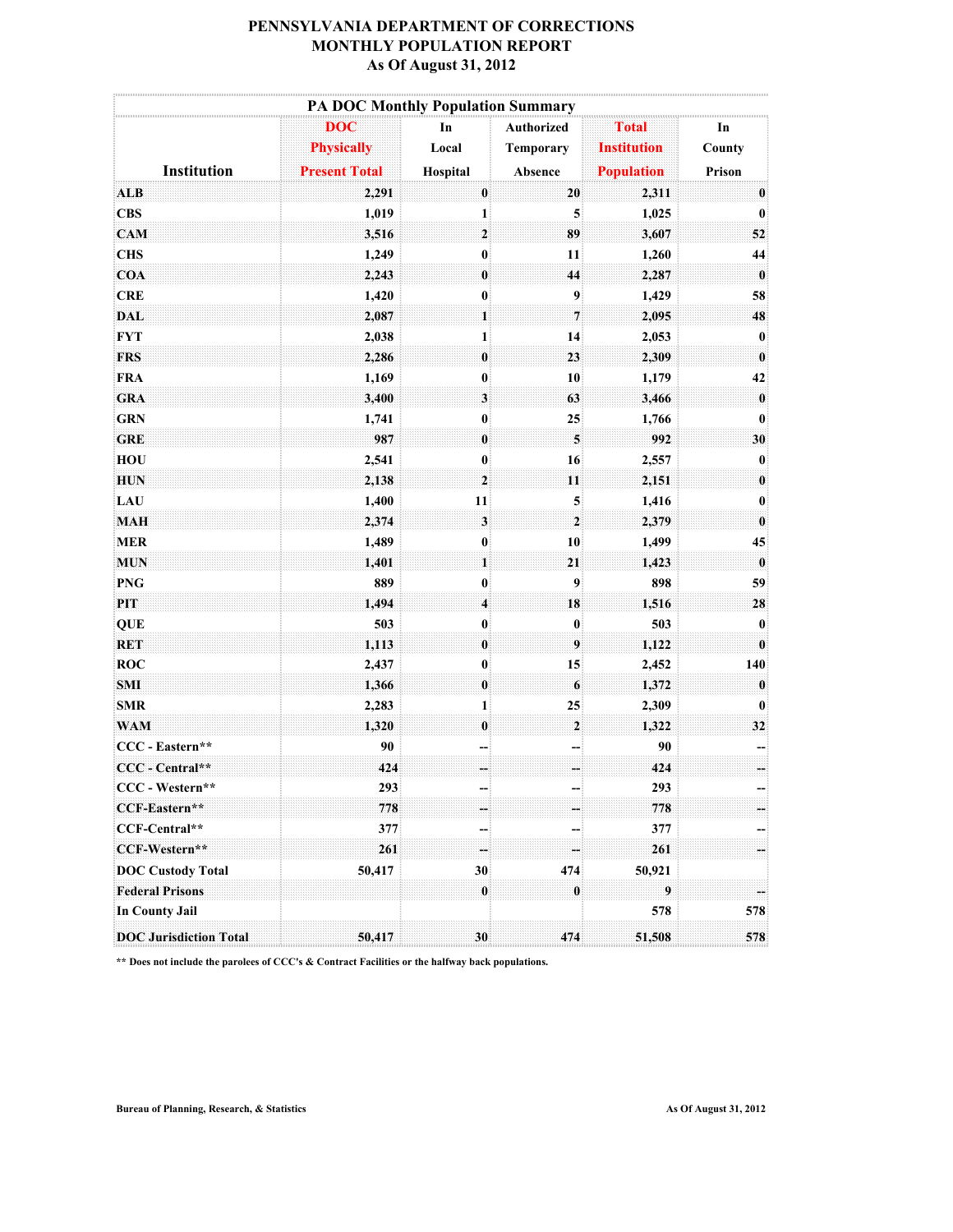|                          |                  |                                   |                |                                        |                                    | PENNSYLVANIA DEPARTMENT OF CORRECTIONS |                       |                          |         |         |                               |          |                       |              |                                                                                                                                                      |
|--------------------------|------------------|-----------------------------------|----------------|----------------------------------------|------------------------------------|----------------------------------------|-----------------------|--------------------------|---------|---------|-------------------------------|----------|-----------------------|--------------|------------------------------------------------------------------------------------------------------------------------------------------------------|
|                          |                  |                                   |                |                                        |                                    | <b>MONTHLY POPULATION REPORT</b>       |                       |                          |         |         |                               |          |                       |              |                                                                                                                                                      |
|                          |                  |                                   |                |                                        |                                    |                                        | As Of August 31, 2012 |                          |         |         |                               |          |                       |              |                                                                                                                                                      |
|                          |                  |                                   |                |                                        |                                    |                                        |                       | <b>County Jail Sites</b> |         |         |                               |          |                       |              |                                                                                                                                                      |
|                          | Amstrong         | $\mathcal{B}_{eq_{p_{e_{\tau}}}}$ | <b>Bedford</b> | $\mathcal{B}_{\text{Cyl}_{\text{GS}}}$ | $\cup_{\mathcal{U}\in\mathcal{F}}$ | $c_{a_{n_{b_{r_{a}}}}}$                | Centre                | $^{1C}\!A_{\rm csc}$     | Clinton | Indiana | $\frac{1}{2} \zeta_4 \zeta_5$ | Lawrence | $k_{\rm 3y_{\rm 7g}}$ | $Y_{0}x_{k}$ | $\begin{aligned} \begin{aligned}[t] \mathbf{C}_{0u_{M_{\mathcal{V}}}} & & \mathbf{r}_{o_{\mathcal{U}_{\mathcal{U}}}} \\ \end{aligned} \end{aligned}$ |
| <b>ALB</b>               |                  |                                   |                |                                        |                                    |                                        |                       |                          |         |         |                               |          |                       |              | $\pmb{0}$                                                                                                                                            |
| <b>CBS</b>               |                  |                                   |                |                                        |                                    |                                        |                       |                          |         |         |                               |          |                       |              | $\bf{0}$<br>52                                                                                                                                       |
| CAM<br><b>CHS</b>        |                  |                                   |                |                                        |                                    |                                        |                       | 44                       |         |         |                               |          |                       | 52           | 44                                                                                                                                                   |
| COA                      |                  |                                   |                |                                        |                                    |                                        |                       |                          |         |         |                               |          |                       |              | $\overline{\mathbf{0}}$                                                                                                                              |
| <b>CRE</b>               |                  |                                   |                |                                        |                                    | 58                                     |                       |                          |         |         |                               |          |                       |              | 58                                                                                                                                                   |
| <b>DAL</b>               |                  |                                   |                |                                        |                                    |                                        |                       |                          |         |         | 48                            |          |                       |              | 48                                                                                                                                                   |
| <b>FYT</b>               |                  |                                   |                |                                        |                                    |                                        |                       |                          |         |         |                               |          |                       |              | $\boldsymbol{0}$<br>$\mathbf{0}$                                                                                                                     |
| <b>FRS</b><br><b>FRA</b> |                  |                                   |                | 42                                     |                                    |                                        |                       |                          |         |         |                               |          |                       |              | 42                                                                                                                                                   |
| <b>GRA</b>               |                  |                                   |                |                                        |                                    |                                        |                       |                          |         |         |                               |          |                       |              | $\pmb{0}$                                                                                                                                            |
| <b>GRN</b>               |                  |                                   |                |                                        |                                    |                                        |                       |                          |         |         |                               |          |                       |              | $\bf{0}$                                                                                                                                             |
| <b>GRE</b>               |                  | 30                                |                |                                        |                                    |                                        |                       |                          |         |         |                               |          |                       |              | 30                                                                                                                                                   |
| HOU                      |                  |                                   |                |                                        |                                    |                                        |                       |                          |         |         |                               |          |                       |              | $\bf{0}$                                                                                                                                             |
| <b>HUN</b><br>LAU        |                  |                                   |                |                                        |                                    |                                        |                       |                          |         |         |                               |          |                       |              | $\boldsymbol{0}$<br>$\boldsymbol{0}$                                                                                                                 |
| <b>MAH</b>               |                  |                                   |                |                                        |                                    |                                        |                       |                          |         |         |                               |          |                       |              | $\pmb{0}$                                                                                                                                            |
| <b>MER</b>               |                  |                                   |                |                                        |                                    |                                        |                       |                          |         |         |                               | 45       |                       |              | 45                                                                                                                                                   |
| <b>MUN</b>               |                  |                                   |                |                                        |                                    |                                        |                       |                          |         |         |                               |          |                       |              | $\ddot{\mathbf{0}}$                                                                                                                                  |
| <b>PNG</b>               | $\boldsymbol{9}$ |                                   |                |                                        |                                    |                                        |                       |                          |         | 50      |                               |          |                       |              | 59                                                                                                                                                   |
| PIT<br>QUE               |                  |                                   |                |                                        | 28                                 |                                        |                       |                          |         |         |                               |          |                       |              | 28<br>$\boldsymbol{0}$                                                                                                                               |
| <b>RET</b>               |                  |                                   |                |                                        |                                    |                                        |                       |                          |         |         |                               |          |                       |              | $\mathbf{0}$                                                                                                                                         |
| ROC                      |                  |                                   |                |                                        |                                    |                                        | 32                    |                          | 108     |         |                               |          |                       |              | 140                                                                                                                                                  |
| <b>SMI</b>               |                  |                                   |                |                                        |                                    |                                        |                       |                          |         |         |                               |          |                       |              | $\mathbf{0}$                                                                                                                                         |
| <b>SMR</b>               |                  |                                   |                |                                        |                                    |                                        |                       |                          |         |         |                               |          |                       |              | $\bf{0}$                                                                                                                                             |
| <b>WAM</b>               |                  |                                   |                |                                        |                                    |                                        |                       |                          |         |         |                               |          | 32                    |              | 32                                                                                                                                                   |
| Total                    | 9 <sup>1</sup>   | 30                                | $\mathbf{0}$   | 42                                     | 28                                 | 58                                     | 32                    | 44                       | 108     | 50      | 48                            | 45       | 32                    | 52           | 578                                                                                                                                                  |